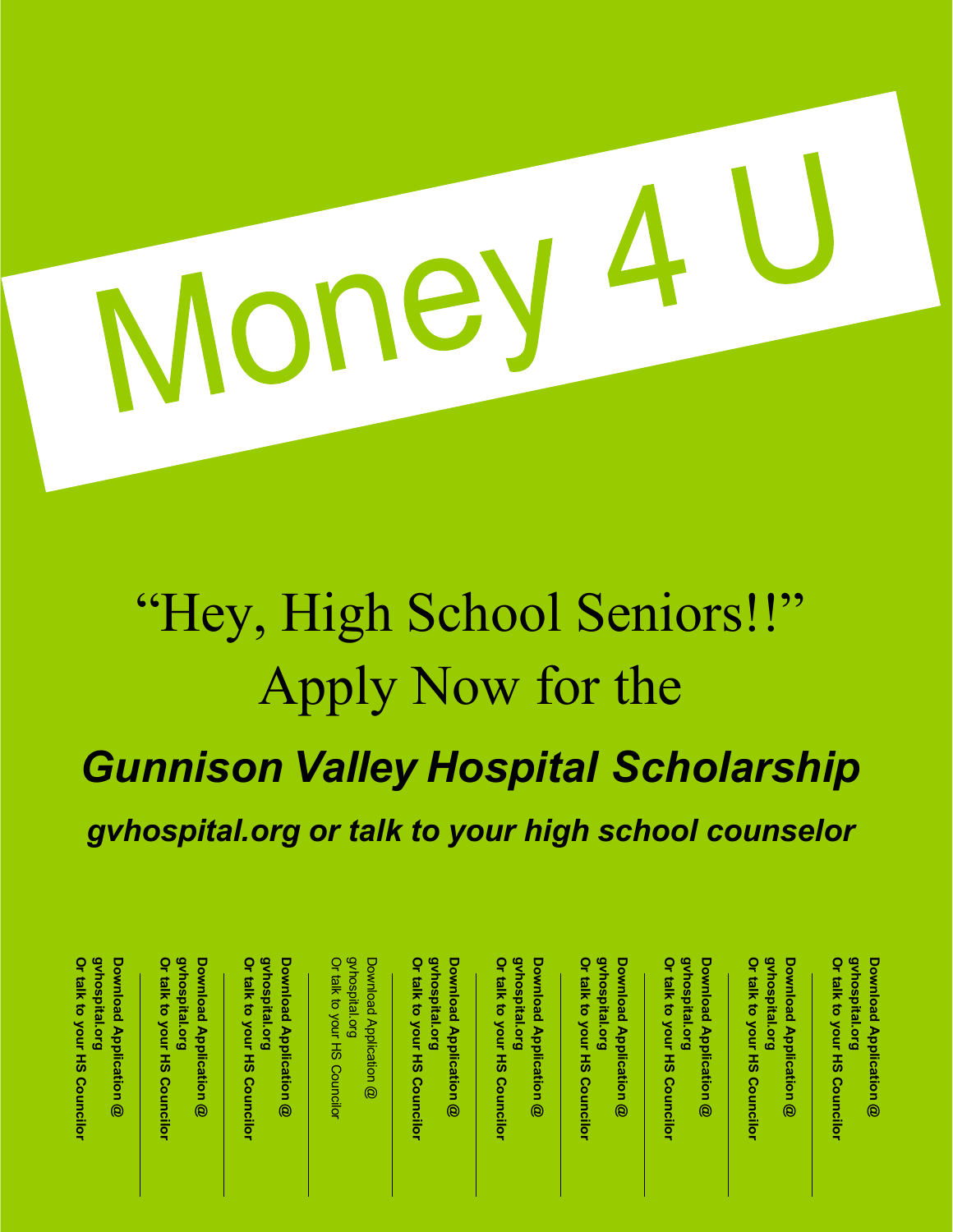# Gunnison Valley Hospital Scholarship Program

# 2022 Bulletin of Information

## **INTRODUCTION**

Application Deadline

**April 22, 2022**

**Am I Eligible to apply?**

Every year since 1995, Gunnison Valley Hospital has awarded college scholarships to hardworking high-school students with dreams of a higher education. Gunnison Valley Hospital Scholarships give bright, deserving kids the help they need to achieve their goals.

Scholarships will be awarded on the basis of academic achievement, awards/honors, leadership, school activities, community/volunteer activities, and financial needs. Awards are granted without regard to race, creed, color, religion, gender, or national origin.

# **GENERAL INFORMATION**

The application form must be completed and submitted to your high school counselor by April 22, 2022. You may download an application form at gyhospital.org or your high school counselor will have copies.

# **ELIGIBILITY CRITERIA**

To be eligible, you must:

- 1. Be a high school senior
- 2. Attend high school in one of the participating schools designated by Gunnison Valley Hospital
- 3. Have maintain a cumulative GPA of at least 2.7 throughout high school
- 4. Be eligible to attend accredited college or university
- 5. Intent to study and pursue a career in healthcare
- 6. Not have been convicted of any crime